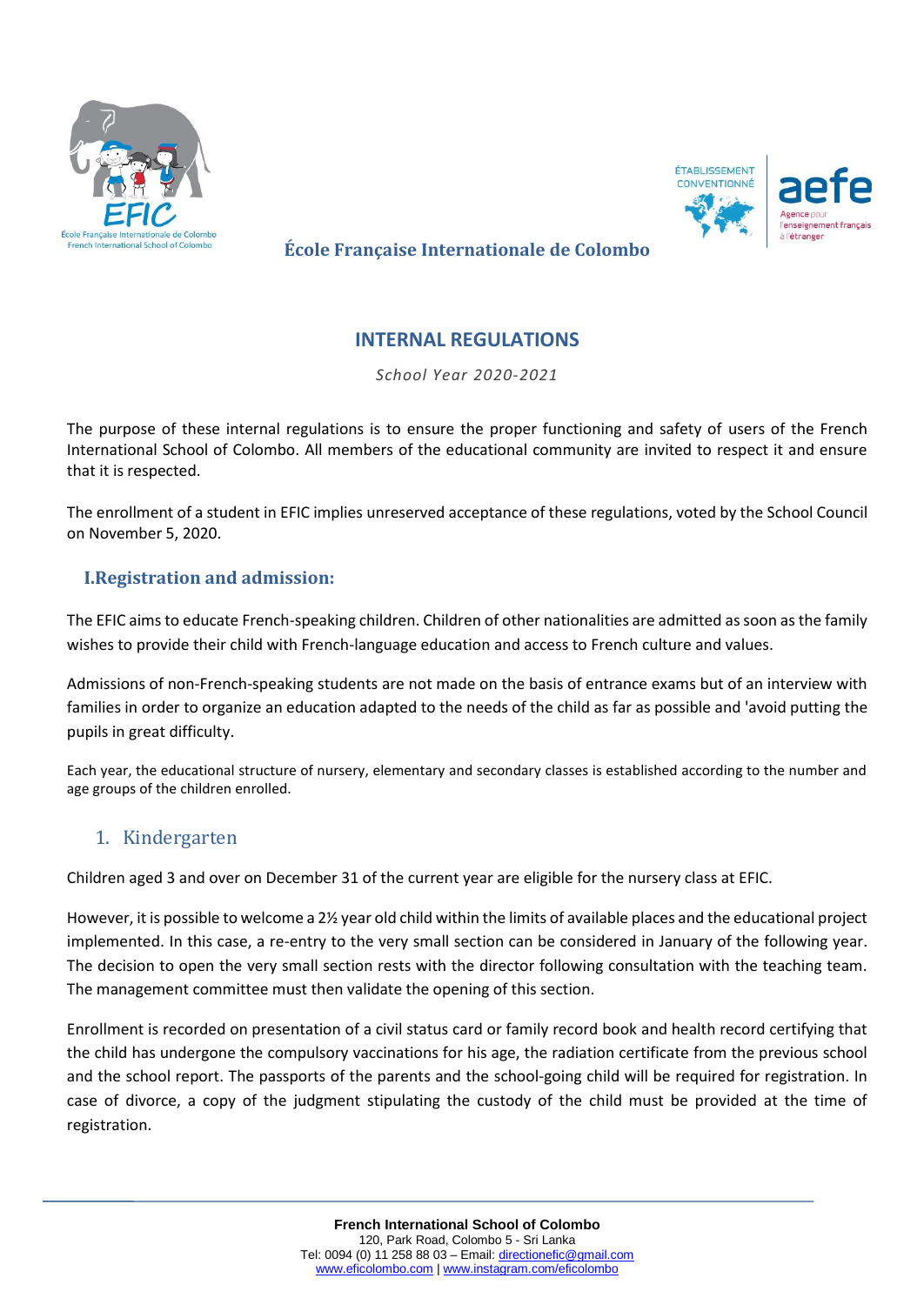



Admission will only be final after receipt of all the initial registration fees.

The children go to school in their age group. In the event of an early transition decision, a document certifying the decision by the council of masters must be attached to the school file. No decision of early passage will be accepted without this document.

# 2. Elementary school and high school classes

Children over six years of age on December 31 of the current year and those who benefit from an exemption granted under article 5 of decree No. 76-1301 of December 28, 1976 must be presented to elementary school. at the start of the school year.

Enrollment is recorded on presentation of a civil status card or family record book and health record certifying that the child has undergone the compulsory vaccinations for his age, the radiation certificate from the previous school and the school report.

Admission will only be final after receipt of the initial registration fee. For all other terms related to the payment of tuition fees, please refer to the institution's financial regulations.

Children are educated in their age group in the event of an early transition decision, a document certifying the decision by the council of masters must be provided in the file so that this is taken into account. No decision of early passage will be accepted without this document being provided.

## **II.Attendance and compulsory schooling**

Students enrolled at the French International School of Colombo, must participate in all activities corresponding to their schooling, organized by the establishment and accomplish the resulting tasks.

School attendance is compulsory as soon as families take the step of enrolling them in the establishment.

## 1. Kindergarten

Enrolling a pupil in nursery school implies a commitment by the family to regular attendance and respect for school hours.

Children must be independent, in the face of their need for toilets, on the first day of the start of the school year.

In the event that a child is not, his re-entry may be postponed in time.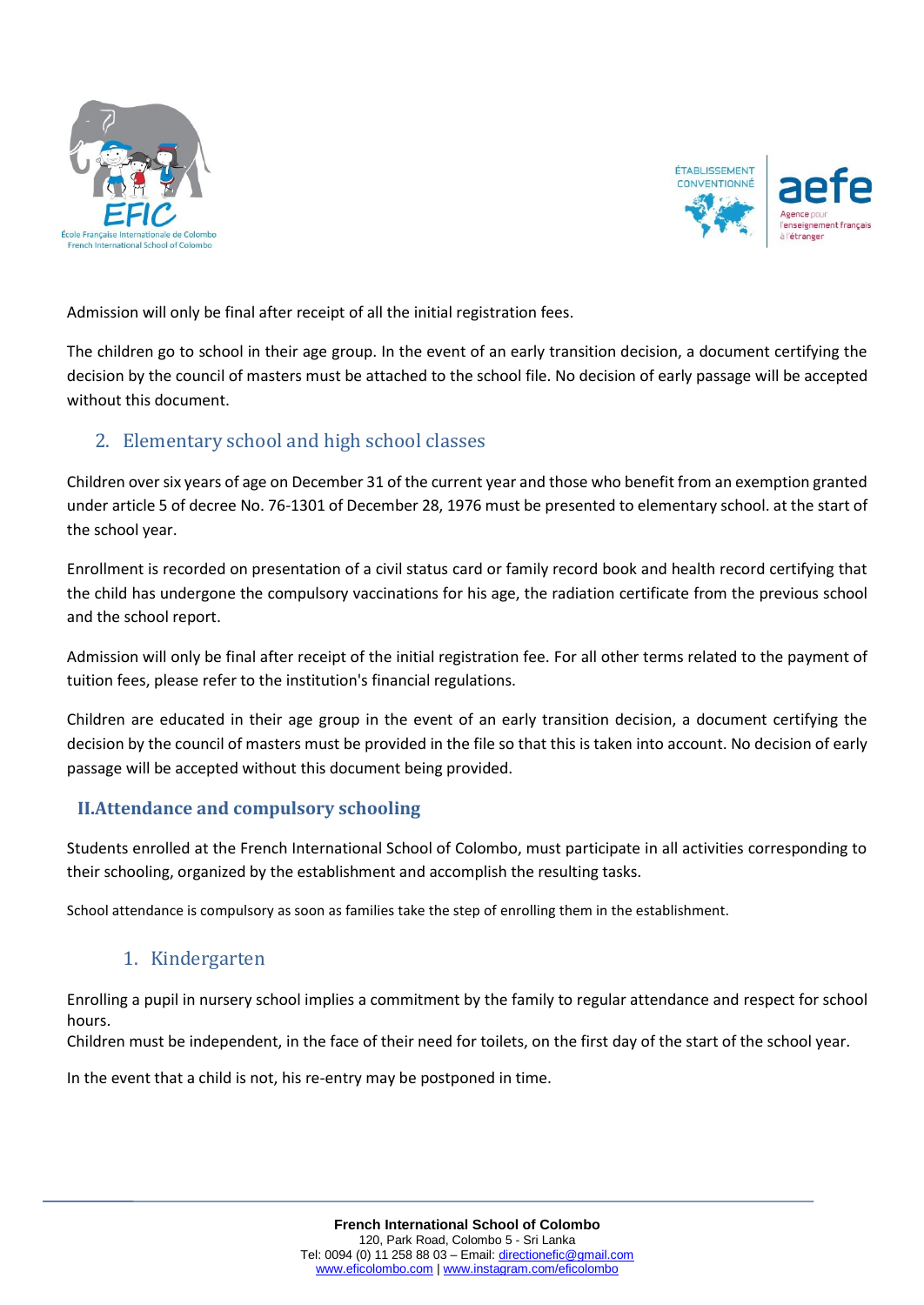



# 2. Elementary school and high school classes

Regular attendance at nursery school, elementary school and high school is compulsory in accordance with the school calendar and the laws and regulations in force.

This also applies to students enrolled at the CNED who, by enrolling in a school, commit to normal and regular attendance. CNED students must participate in all school activities, projects, sports lessons. Absenteeism of convenience will not be allowed.

CNED students take the college diploma (brevet) and the baccalaureate generally in Delhi. Exam fees are in addition to the annual tuition fees.

## 3. Timing, absences and delays

#### Timing

The opening hours of the establishment are:

- Monday to Thursday: 8:15 a.m. to 12 p.m., break from 12 p.m. to 1 p.m. then resumption of lessons from 1 p.m. to 2:45 p.m.
- and Friday lessons from 8:15 am to 12:15 pm.

Students are welcomed into the classroom from 8:00 a.m. to 8:15 a.m.

Exit takes place at 2:45 p.m. Monday to Thursday and at 12:15 p.m. on Friday.

CNED students start class at 8:15 a.m. every day and finish at 2:45 p.m. or 4:00 p.m. depending on the schedule set up at the start of the school year, the lunch break is from 12:00 p.m. to 1:00 p.m.

External status is authorized for 4eme and 3eme students who wish to have lunch outside.

Extra-curricular activities take place from 3:00 p.m. to 4:00 p.m.

#### Absences

Families are required to inform the school of any absence the same day, in the morning before 9:00 a.m. Absences are recorded every day in a register kept by the teacher.

For any absence, families must provide written proof by email. A message must be sent the same day to the secretariat (secretariatefic@gmail.com).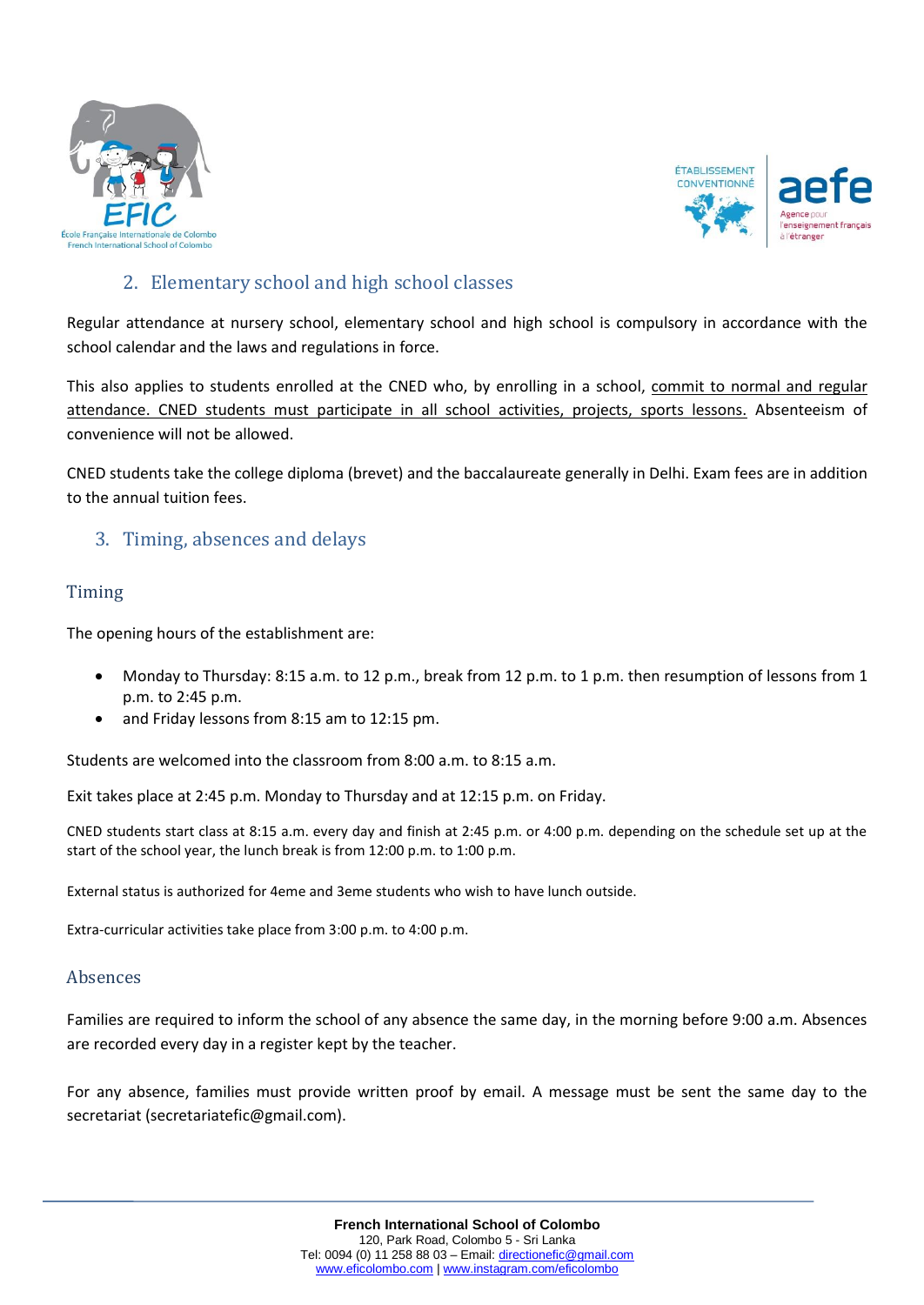



Absences outside school holidays are not encouraged. However, in the case of exceptional personal convenience, a request can be made in writing to the director of the establishment.

In the event of illness, and beyond two days of absence, a medical certificate will be requested. If a student should contract a contagious disease, families are required to notify the school as soon as they become aware of it so that preventive measures can be taken for other students.

#### Please notify the school as soon as possible in the event of dengue fever and suspected COVID 19.

A certificate of non-contagion will be required when the student returns for severe cases.

#### **Tardiness**

Arriving late disrupt the functioning of classes and also penalize late students by depriving them of part of the lessons. Families are therefore asked to ensure that their child is punctual every morning.

All delays are recorded in a register. Pupils for whom the delay is systematic would be forced to wait until recess to enter school.

For secondary school students, a statement of absences and late arrivals will be sent to parents at the end of each period. This statement is signed by the head of the establishment.

#### **III.School life**

The life of the students and the action of the teachers are organized in such a way as to achieve the objectives set in article 1 of decree n ° 90-788 of September 6, 1990 and of decree n ° 2008- 463 of May 15, 2008 .

The teacher refrains from any behavior, gesture or word that would reflect indifference or contempt for the student or his family or which would be likely to offend the sensitivity of the children.

Students, like their families, must refrain from any behavior, gesture or word that would undermine the function or person of the teacher and / or any other staff of the establishment, and the respect due to their classmates or to the families thereof.

Likewise, students and their families must not be subject to any discrimination, in particular on the basis of race, color, sex, language, religion, national or social origin, wealth, birth or any other situation.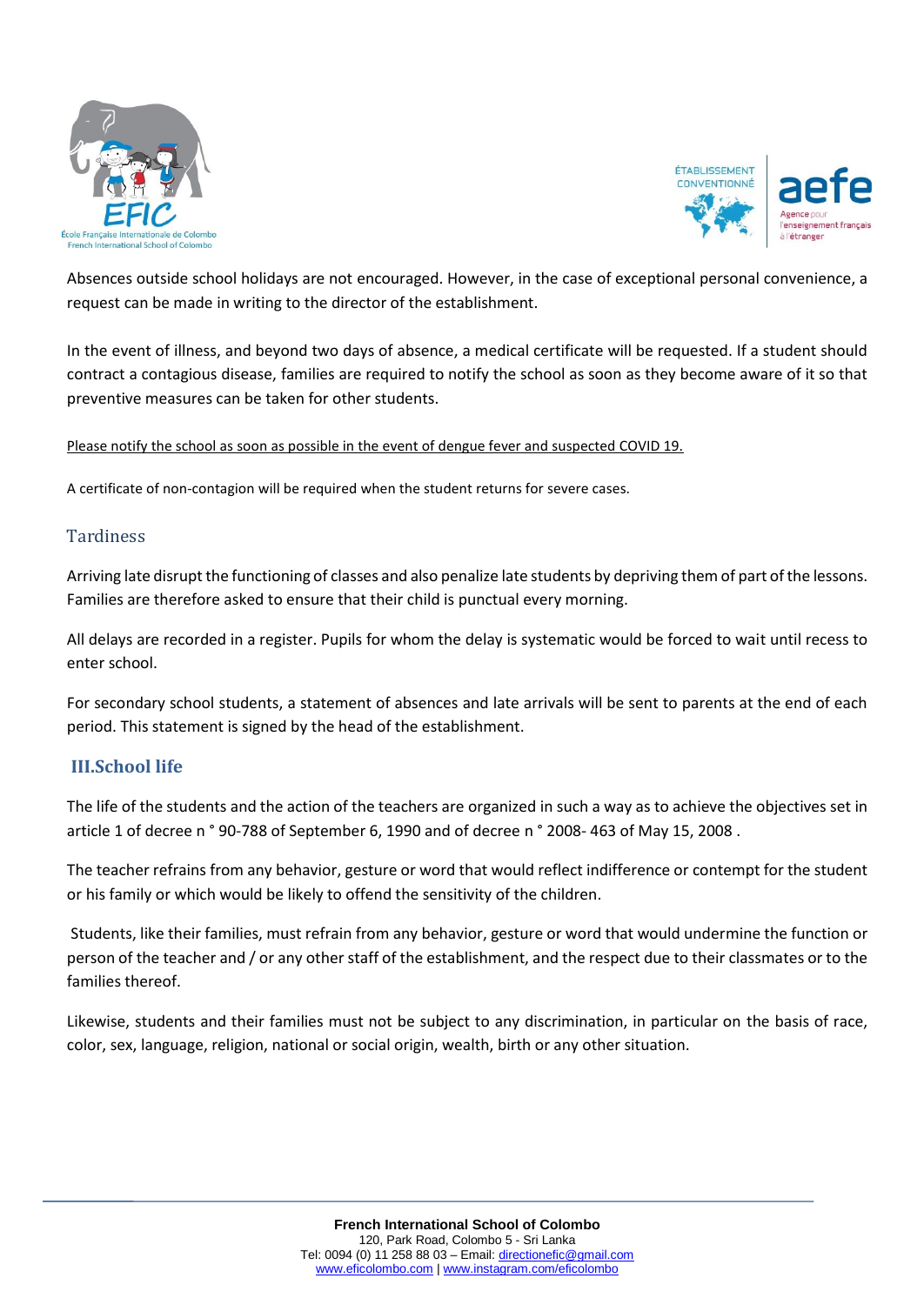



### 1. École maternelle

No sanction can be imposed. Only the isolation, under surveillance, of a temporarily difficult child for the time necessary to get him back to a behavior compatible with group life is authorized. However, when a child's behavior seriously and lastingly disrupts the functioning of the classroom and reflects an obvious maladjustment to the school environment (aggression, violent or dangerous behavior for others or for the child himself), the situation of this child must be subjected to the examination of the educational team and to a precise discussion with the family.

A decision to temporarily withdraw from school can be taken by the head of the school, after an interview with the parents. This decision will then be notified in writing and noted in the child's school record. In this case, frequent contact should be maintained between the parents and the teaching team so as to allow his reintegration into the school environment as soon as possible, or if necessary the search for a better solution for the child.

#### 2. Elementary school and secondary classes

The goal of the teacher or teaching team is to get each student to work to the extent of their abilities. A pupil cannot be deprived of all recess as a punishment. Breaches of the internal rules of the school, and, in particular, any attack on the physical or moral integrity of other students or staff, equipment and premises will be reprimanded and, if necessary, brought to the attention of the families.

It is allowed to isolate from his comrades, momentarily and under supervision, a difficult child or whose behaviour may be dangerous for himself or for others. The pupil may also be asked to repair the damage caused, and to engage in community work.

In the case of particularly serious difficulties affecting the behaviour of the pupil in his school environment, his situation will be submitted to the examination of the educational team, provided for in article 21 of decree n ° 90- 788 of September 6, 1990. In all cases, a constant dialogue should be conducted with the family of the child concerned.

# 2. Disciplinary Board

In the event of a serious or repeated breach of these regulations, and / or of conduct that could harm the students, staff, property or reputation of the establishment, a disciplinary council (composed according to the directives of the AEFE in the circular n° 2547 dated 10/14/2011) will be assembled. The sanctions that can be imposed on students are as follows:

- 1. The warning;
- 2. The blame;
- 3. Temporary exclusion, which cannot exceed eight days, from the establishment;
- 4. Definitive exclusion from the establishment.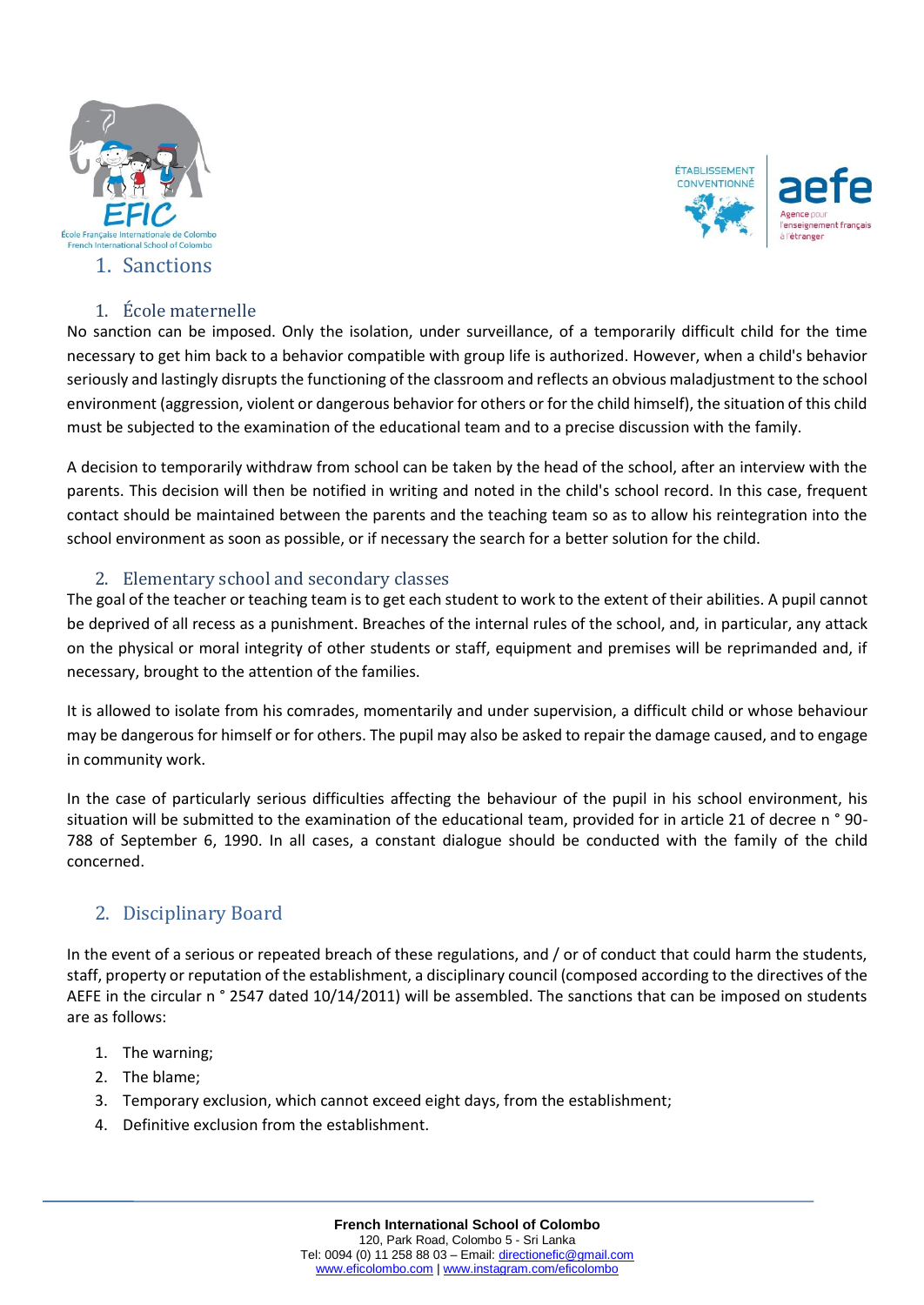



The first three sanctions can be imposed by the head of the establishment alone, after consulting the educational team, and meeting with the pupil concerned as well as with his parents (see the aforementioned AEFE circular).

# **IV. Use of premises - Hygiene and safety**

# 1. Respect of premises and equipment

Users will ensure that the premises, equipment and environment of the establishment are kept clean and in good repair. Families are financially responsible for material damage committed by their children, without prejudice to any disciplinary sanctions incurred by the pupils in question. If the degradation is voluntary or results from serious negligence or an act of indiscipline, the student will be penalized.

The administration declines all responsibility concerning the theft or deterioration of personal effects that a student may have to complain about.

# 2. Hygiene – Health

The premises are cleaned daily and ventilation sufficient to keep them in a healthy state. The pupils are further encouraged by the teacher in the daily practice of order and hygiene.

Pupils must report to school in a state of personal hygiene compatible with community life.

Warning messages on hygiene rules should be put into practice immediately by families, in order to avoid possible contagions (lice, etc.).

Smoking is prohibited on school grounds.

## 3. Security- Surveillance

Safety exercises (fire and containment) take place according to the regulations in force. Safety instructions are posted in the school. The safety register is kept up to date by the head of the establishment.

Students are placed under the supervision of the establishment during statutory opening hours. After opening hours, students and their families are not allowed to stay on the premises and the playground.

Dangerous games and behaviour are prohibited on the premises (knives, lighters, etc.) Supervision of students during extra-curricular activities is entrusted to the animators of these activities and the establishment cannot be held responsible for incidents occurring during these activities.

No dangerous objects are allowed on the premises of the establishment.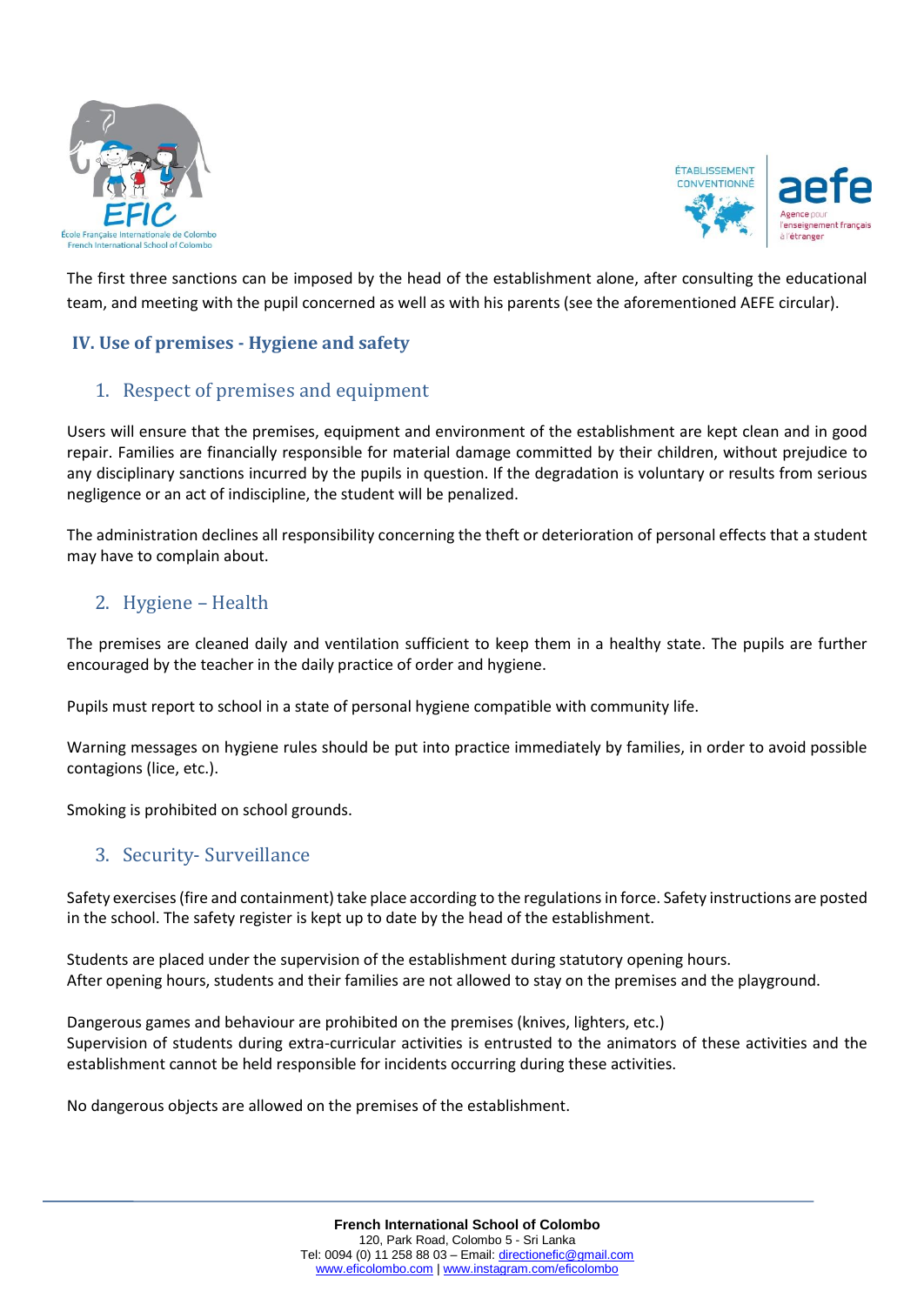



Valuables should not be brought to school. Electronic and multimedia equipment (consoles, "Game-boys", MP3, iPod, etc.) are prohibited. The contribution of small games should be limited as much as possible, in order to avoid loss or breakage.

The use by students of cell phones and other electronic devices is prohibited within the school premises.

The establishment cannot be held responsible in the event of theft or damage (clothing, various objects, etc.).

Only students with extra-curricular activities are allowed to stay in school after 3:00 p.m. They are then under the responsibility of the facilitator and the EFIC referent adult on site.

Siblings out of school cannot enter the school to wait for their families, for reasons of responsibility.

### 4. Assurance

School insurance is to be provided when registering for school. This insurance must stipulate that it covers the child in terms of civil liability in the event of an accident of everyday life.

The school offers insurance that families can take out when school starts. In this case, please check with the administrative and financial assistant, [dafefic@gmail.com](mailto:dafefic@gmail.com) .

#### **V.Communication between members of the school community**

A meeting is organized in each class at the beginning of the year in the first weeks after the start of the school year, as well as meetings with families during the year, in particular when the school reports are handed over.

Meeting with the families: Parents can request to meet the teachers or the head of the school by requesting a meeting with them.

## Display on the Notice Board

Billboards are present outside the building and are reserved for display by representatives of parents of students and the administration.

All documents must be submitted, before posting, for management approval.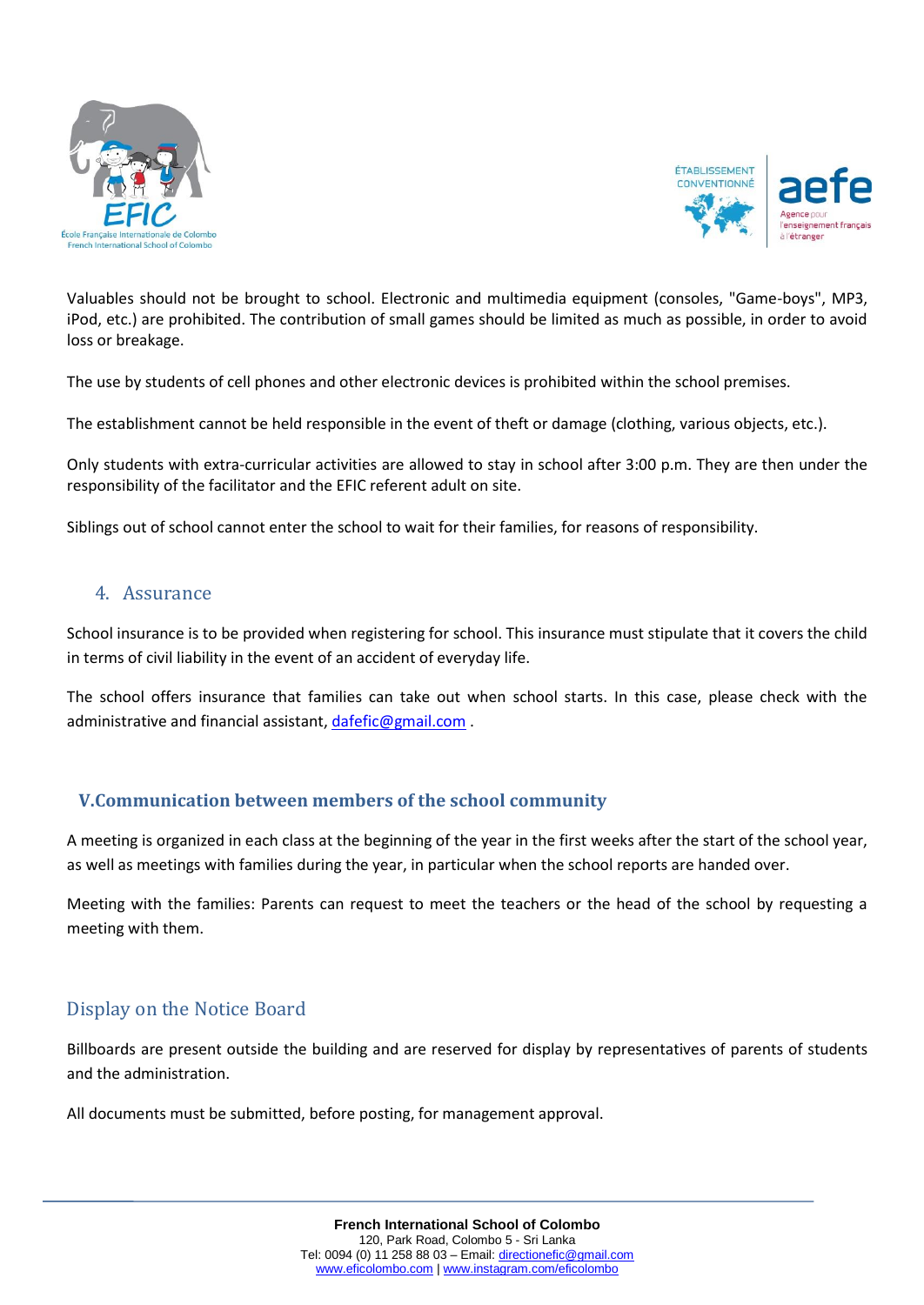



The school council will be held thrice a year and members will exercise the functions provided for by decree n ° 90- 788 of September 6, 1990.

The school regulations may lay down, in addition to the regulatory provisions, other measures designed to promote liaison between parents and teachers. Thus, arrangements for informing parents or organizing visits to the establishment can be provided for.

The principal brings together the parents of the school or of a single class whenever he considers it useful.

A school record book is created for each student, it will be regularly communicated to parents for signature during the school year.

School information is sent by email. Families are asked to provide valid email addresses in order to allow the most effective communication possible.

For some information, a hard copy can be put in the children's notebook. Please check your email or your child's notebook regularly. A copy of the messages will be posted on the school in a panel provided for this purpose.

The school's accounts on social networks (Facebook, Instagram) are intended to publicize information relating to school activities, extra-curricular activities, in connection with the partners of the EFIC (Embassy of France, Alliance Française and other local schools if applicable). The Facebook page is a public page, which you can access without a specific account.

#### **VI.Services**

EFIC offers families a school catering service and extra-curricular activities. These optional services are subject to separate billing.

Families who register their child for extra-curricular activities undertake to pick up their child at the scheduled end times of the activities. The responsibility of the establishment or the activity leader cannot be engaged in the event of parental delay or outside of the legal hours of the activity (3:00 p.m. - 4:00 p.m., Monday to Thursday).

> **Stéphanie Guillet, Directrice, faisant fonction de cheffe d'établissement**